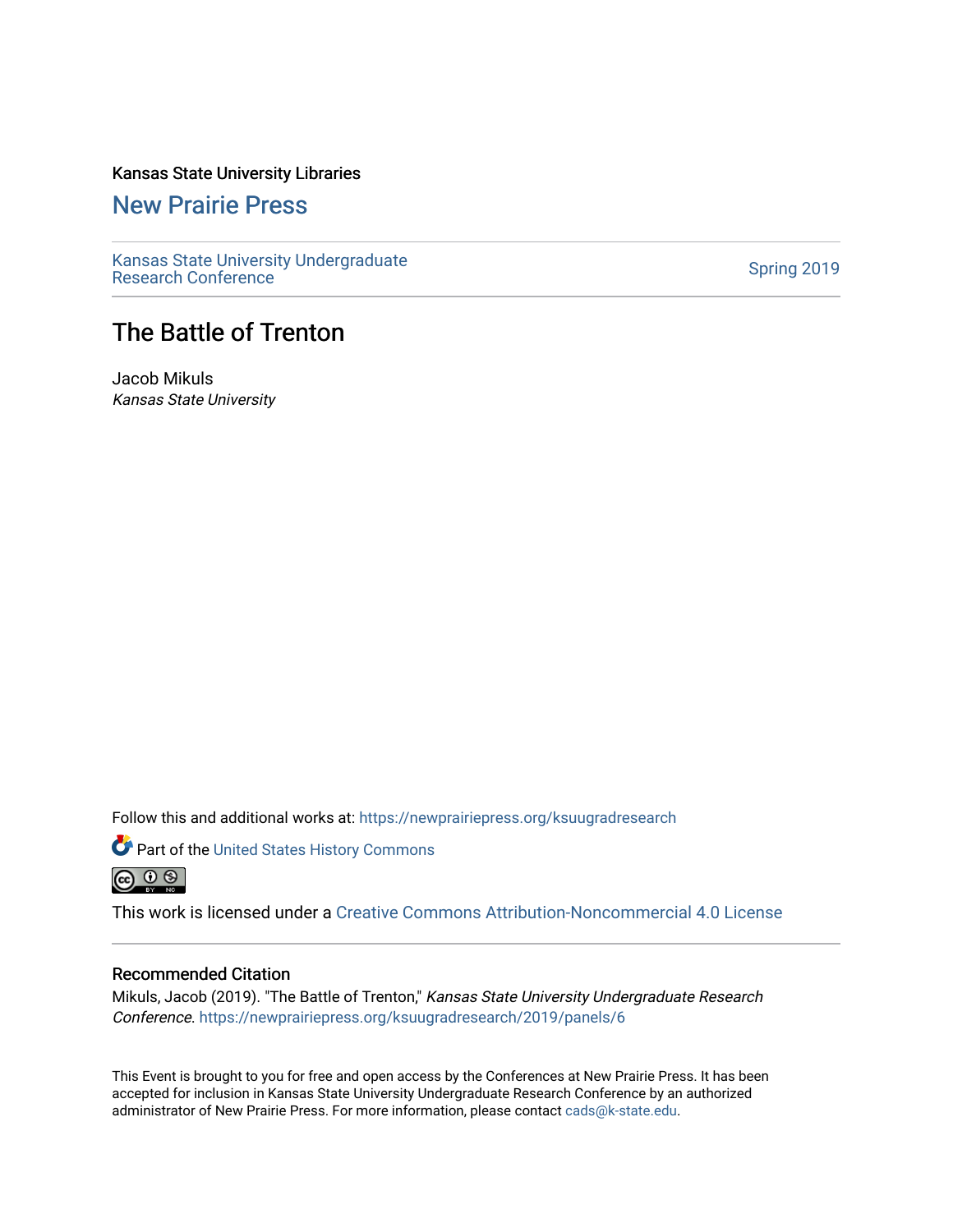The Battle of Trenton: The Most Impactful Christmas in the History of the United States

Jacob Mikuls

Kansas State University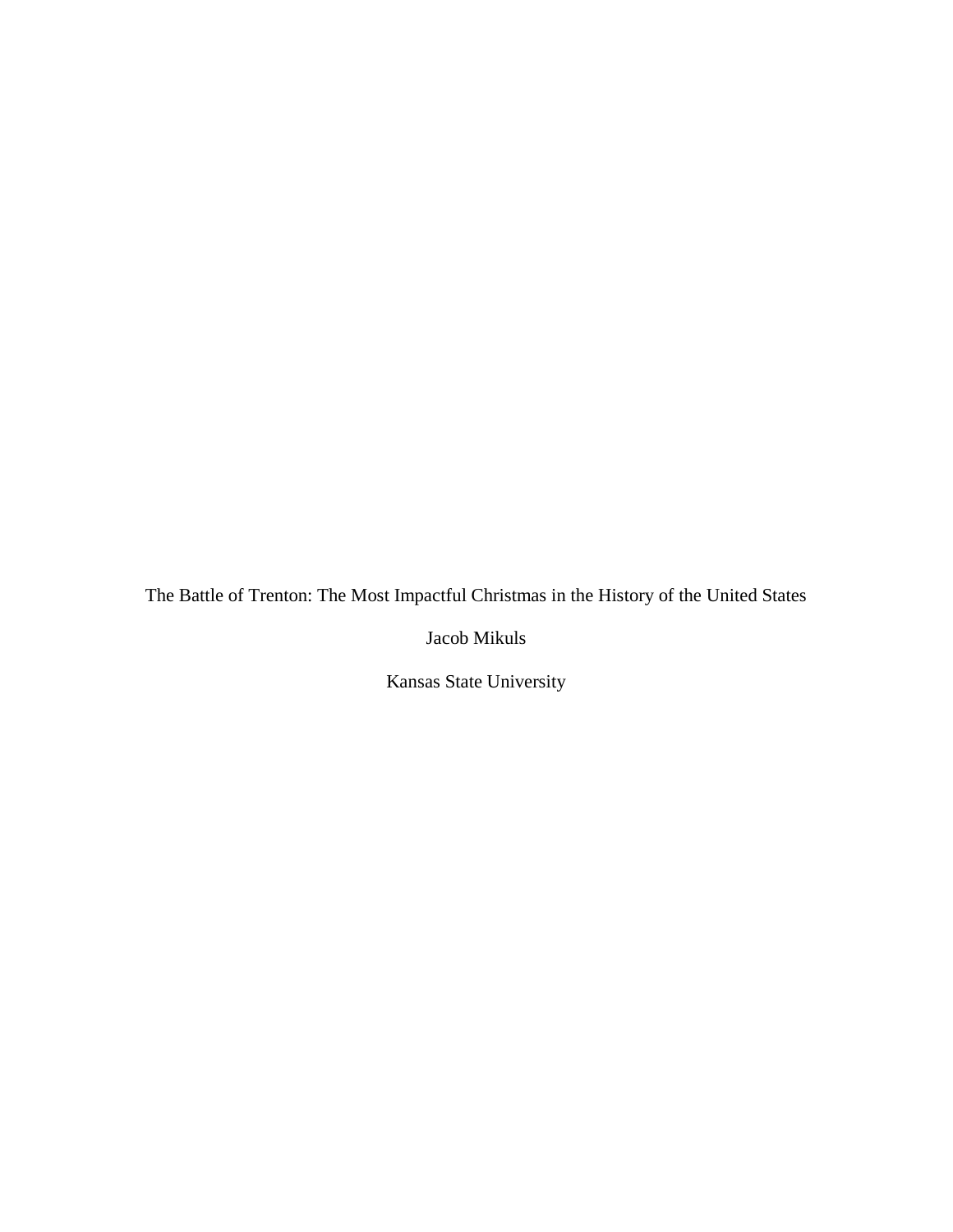### Abstract

The paper considers the elements that were necessary for the Battle of Trenton to be successful and also the impact that the battle had on the remainder of the war. There is little doubt in my mind that without the Battle of Trenton the British would have won the Revolutionary War. It is George Washington's skill as a leader and elaborate use of strategy and even spying that helped the Continental Army to secure victory at Trenton. The paper discloses the way that Colonials perceived Washington and also delves into the aspect of Nathanael Greene's impact at the battle and then interprets how each leader, Washington and Greene, benefited from the battle. I also tried to make it known that the civilians in the area had viewed the British and Colonial armies from different perspectives.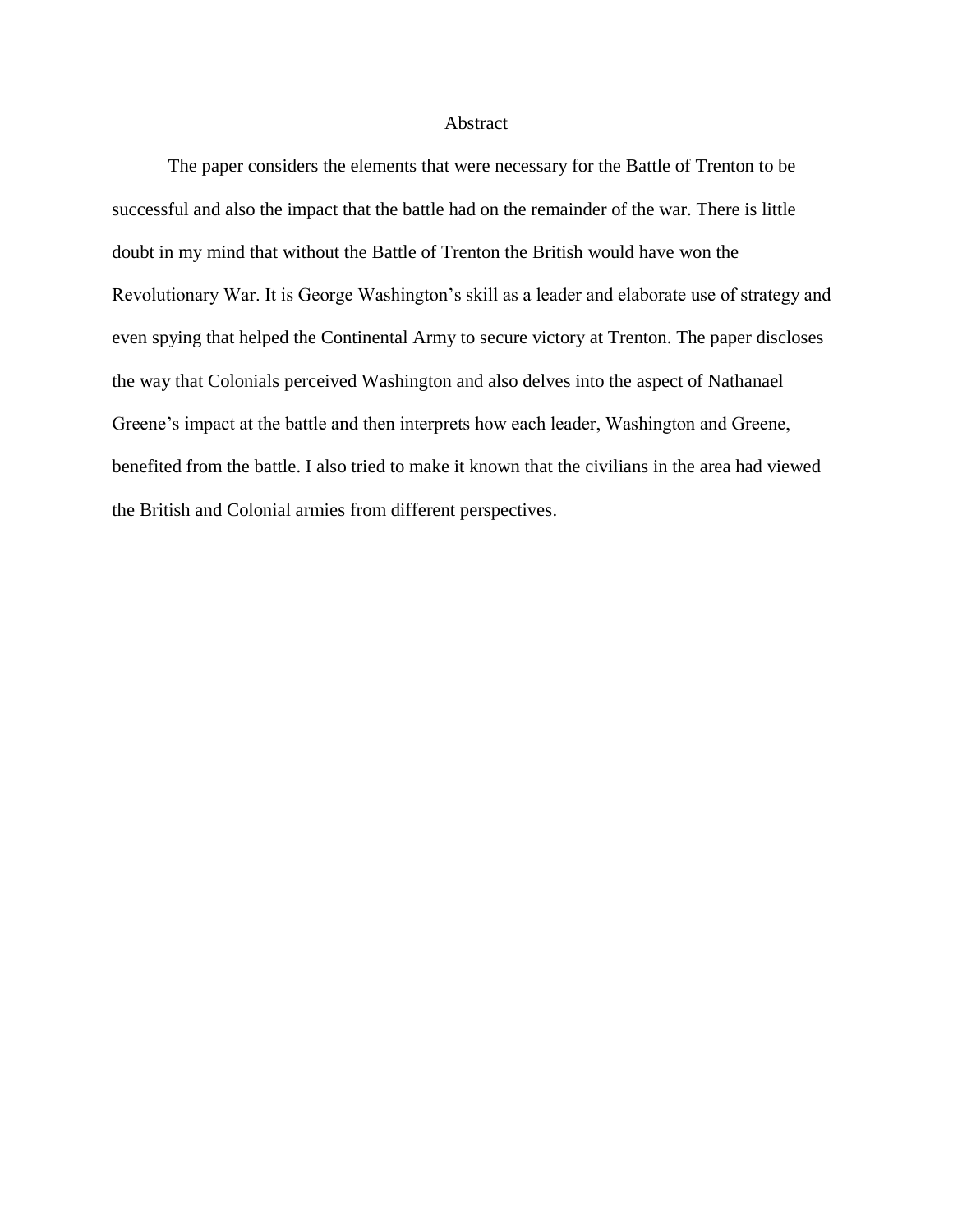There are few scenes in the history of any country that are able to so aptly generalize and accentuate the feelings and emotions of that country in one picture. The image of George Washington Crossing the Delaware is an image that does just that for Americans. The bold, strong and stoic Washington is at the bow of his small boat, standing firmly and unwavering in the cold December wind. The painting *Washington's Crossing* by German-American painter Emmanuel Leutze is maybe the most famous image in American history.



Washington Crossing the Delaware by Emanuel Leutze, 1851

This painting is one that many Americans see in school, and one that most Americans will know at least something about, but the story behind this painting is far more important. Washington's crossing of the Delaware is a pivotal point in American history; it is one of the few places where, had the American side been unsuccessful, there would most likely not be an America today. Washington's crossing and the following Battle of Trenton helped to turn the tide of the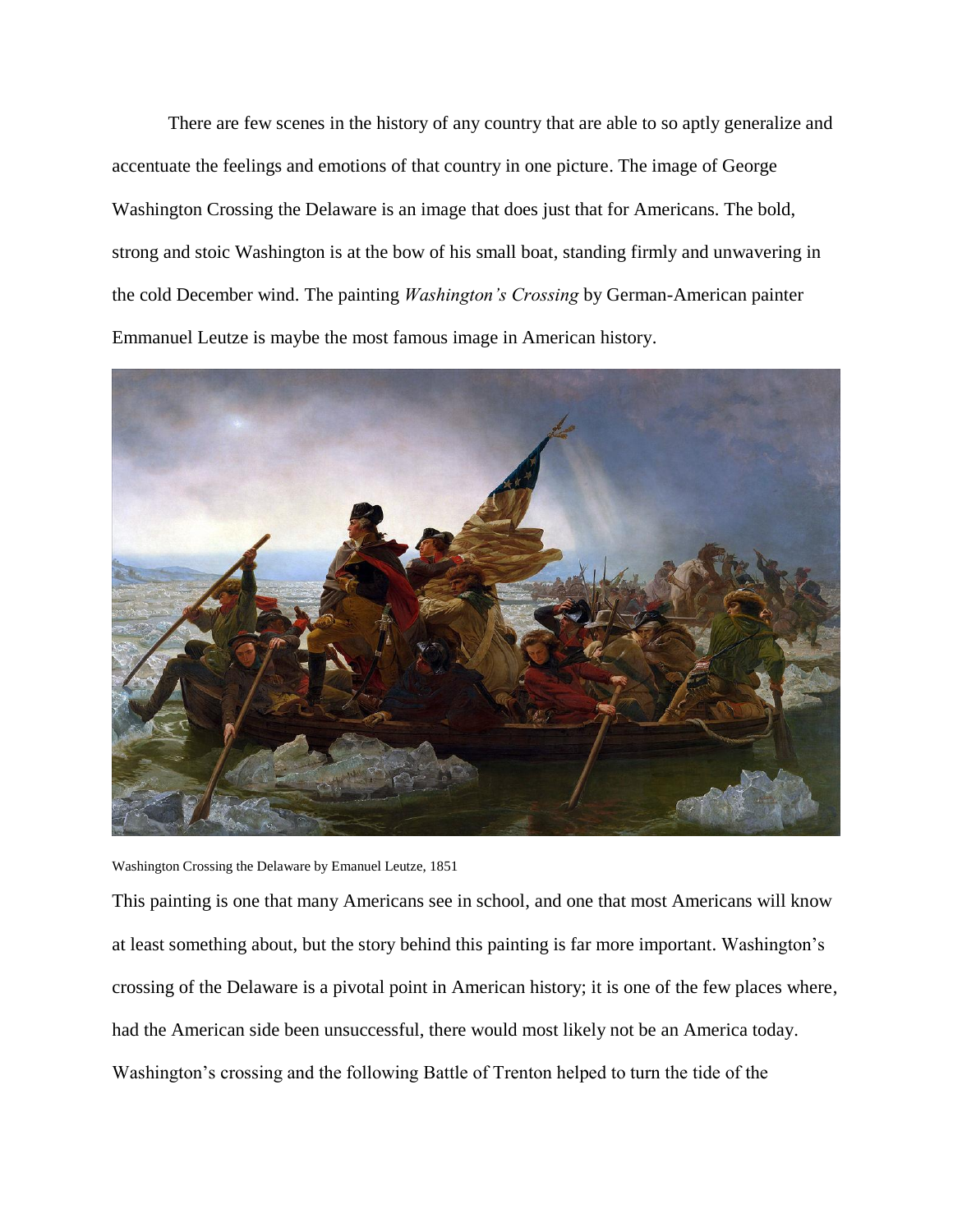American Revolution, but there are many aspects of this battle that are unknown to the average citizen. The amount of planning and quiet cooperation that went into this action is nearly unknown and knowing more about it changes what seems like an impulsive maneuver into the well thought strategy of a military genius. There were other historically significant figures at the Battle of Trenton, a fact that hardly anyone knows. This underscores how much of a giant George Washington truly is as he overshadows everyone else who was present. The historical significance of the Battle of Trenton is also an aspect that goes seemingly unnoticed because, as I mentioned early, without a victory at Trenton, the war would have likely been lost.

The history of United States is short compared to that of other large world powers; the immaturity of the United States, that being said, how young the United States is compared to other countries may be why some characters, like George Washington, are more connected to the country than other figures are connected to the histories of their countries. This essay will focus on George Washington and arguably the most important event in his political and martial life. During this essay I will explain why the Battle of Trenton is such an important event in George Washington's life, due to the impact that it had on his career and the impact that it had on the United States as a whole.

George Washington is one of the most colorful characters from the Revolutionary and pre-Revolutionary period of American History. Washington is first seen in the French and Indian War fighting for England against the French. It is here that he gains leadership skills and becomes versed in the art of war while serving in the British army. It is his involvement in the French and Indian War that helps to establish the character and skill of a young George Washington.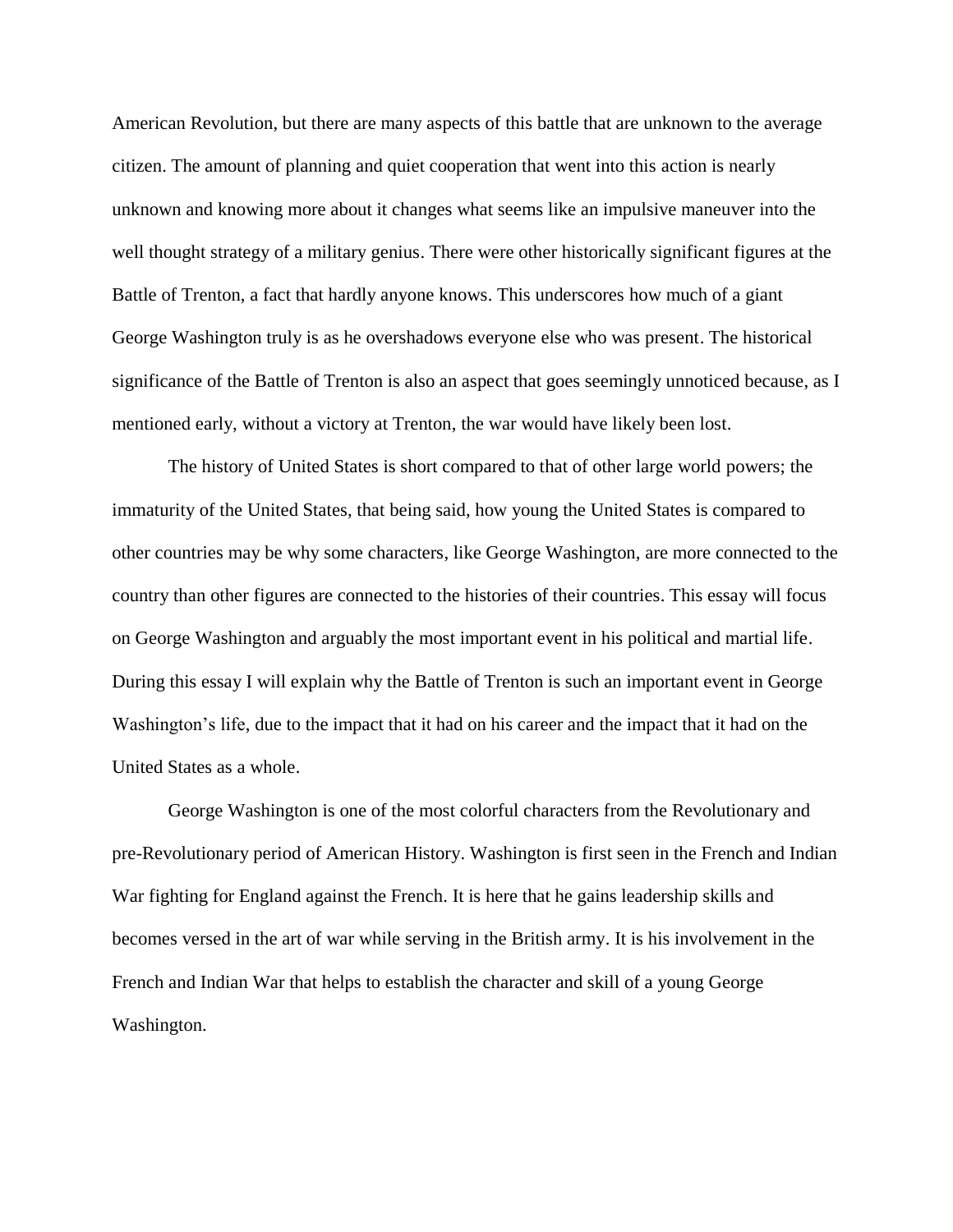The paper aims to discern the impact that the Battle of Trenton had on the Revolutionary War by examining primary sources, mainly letters or diary entries of those involved in the Battle of Trenton. The main historical figures whose viewpoints will be examined are Nathanael Greene and George Washington. This is due to the fact that they were higher educated, led the Battle, are figures who are generally considered to have historical significance, and they are seen as reliable sources.

The amount of preparation that goes into events of such monumental historical significance can often be overlooked. It is apparent from Washington's notes and letters that he was moving forces into proper position as much as two weeks in advance of his planned attack on Trenton. Washington was giving orders to Brigadier General Philemon Dickinson and others to take necessary measures to secure important ferries and to find locations that would be good for fording the Delaware River (Washington 305). Washington knew the value of controlling who was allowed to cross the river, and he knew if he could control the Delaware River, especially in the area around Trenton, then he could essentially control the flow of people and information from the North into New Jersey and all the way down into Philadelphia. Washington was also smart enough to only send information about the initial movements of his plan, to avoid any information being stolen. Although he never states this, it is easy to infer that he only relayed information about plans that the enemy would be able to easily anticipate or easily see through. The Delaware River was an important area, due to its access to Philadelphia and the surrounding area, so the British could easily expect troop movements in and around the Trenton area. What was unexpected, as history proves, was the idea of a return attack on Christmas night, at a time when the weather was very inhospitable. Washington lost more men to the cold as they moved along the Delaware River than he did during the actual fighting that occurred (Fischer 406).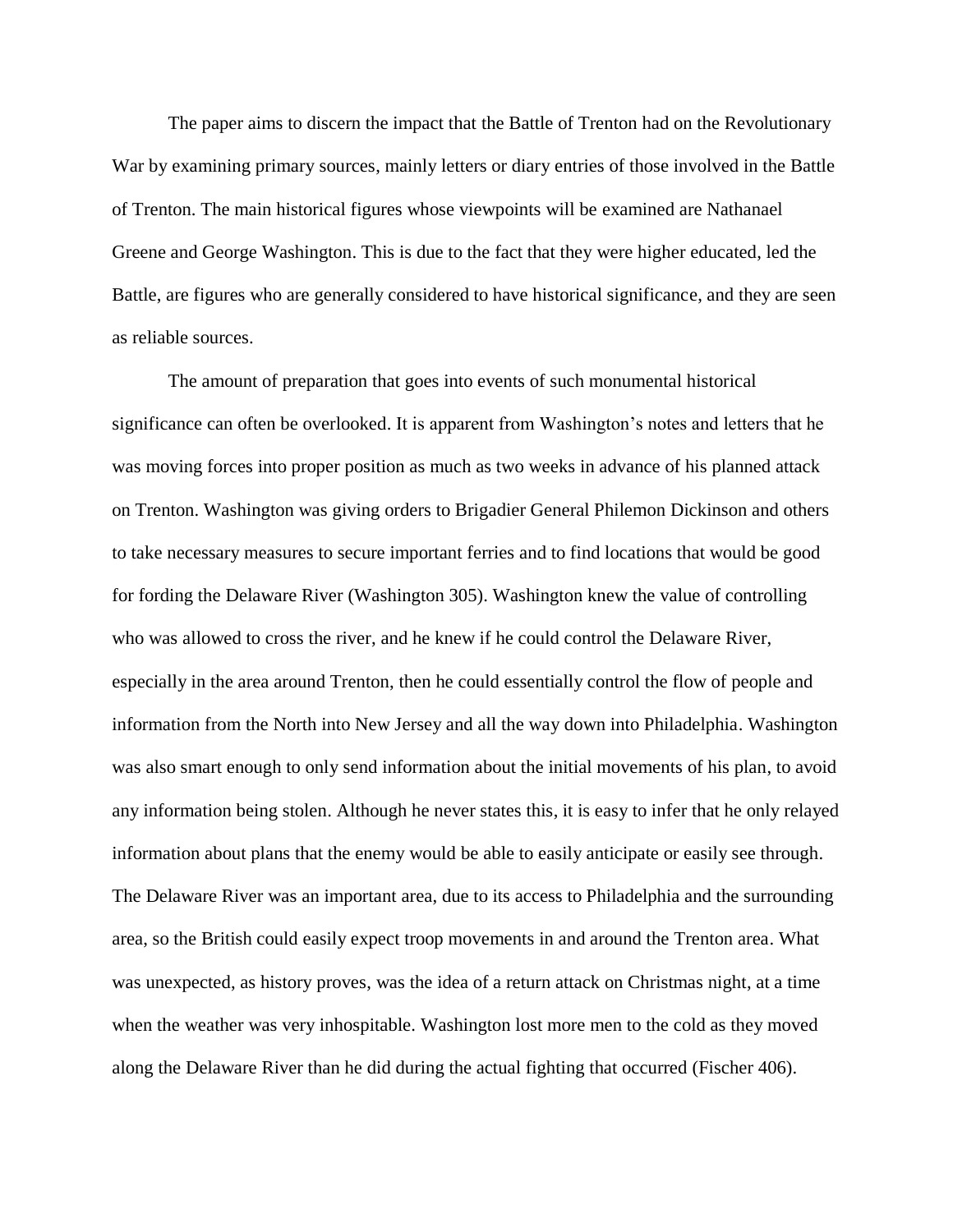The Battle of Trenton took place on December  $26<sup>th</sup>$ , 1776, but the plan was put in action on Christmas night. Washington devised a plan to cross the Delaware River with over fivethousand men. The icy conditions on the River, however, forbade almost three-thousand of Washington's men from crossing (Washington 442). Washington still went forward with his plan, and early in the morning of December 26<sup>th</sup>, he took approximately one-thousand and five hundred Hessian mercenaries by surprise. Losses were minimal on both sides, but the victory gave the Colonial army a new sign of hope, a sign that some believed helped to win the war.

One aspect of this battle that is often overlooked is the hardships that these men faced. There are many stories of soldiers being forced to walk long distances, row boats, and tread freezing water, while only wearing a light jacket and not even having boots. Many men are known to have simply wrapped their feet in cloth to do whatever they could to fight off the cold. This led to many men losing finger, toes, hands and feet to frostbite. In fact, more Colonial soldiers died from the elements than did during the fighting that occurred at Trenton. At least two men are said to have died from exposure to the elements on their way to Trenton, while no Colonials are reported to have died during the fighting. The sheer strength of the Colonial soldiers is formidable at worst and simply astounding at best. It is easy to believe that, to fight through such horrid conditions that the men who served under Washington must have been much more disciplined than the British gave them credit for, and were most certainly fighting for a cause that they believed in.

It is important to understand the conditions that Washington was facing during December of 1776. The Colonial government was in complete disarray, as the chances of victory looked slim in their eyes. Washington was under immense pressure, both from his peers and from politicians. If he couldn't find success soon, it was likely that he would be forced to turn over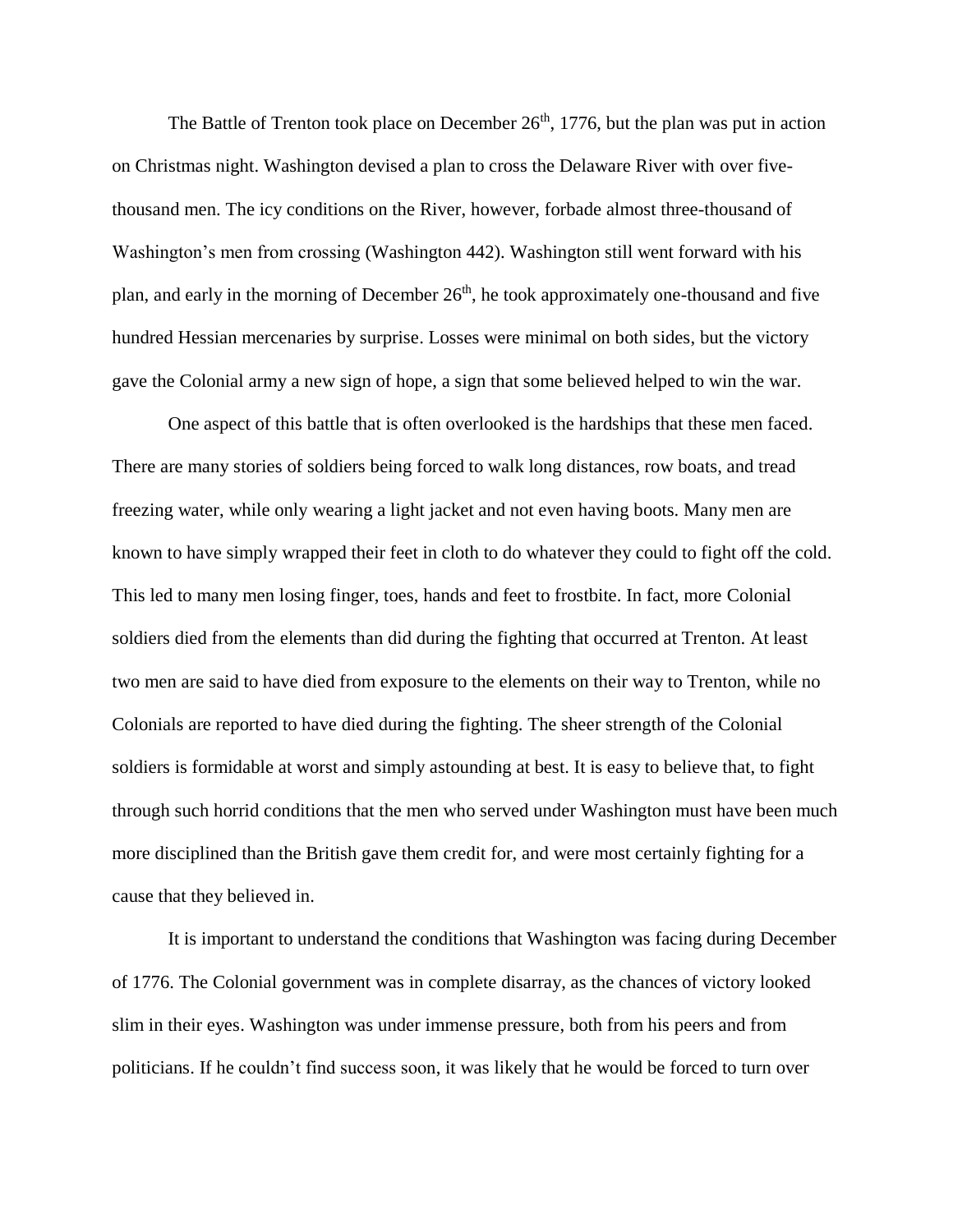control of the Continental Army to someone else. Washington, however, had faith in his strategies, but knew he needed to prove that he was still an able leader. He gathered information and devised a plan. He first made contact with the Hessian force and, after a brief skirmish, signaled a retreat. He then, according to journals and Hessian sources, planted disinformation. Washington "released" a loyalist, who returned to the Hessians. He claimed he escaped the Colonials and that they had ordered a full retreat and would not be coming back to Trenton (Kilmeade and Yaeger 29). The Hessians saw this as a chance to settle down and celebrate Christmas, and what better way to celebrate than with fortuitous amounts of alcohol. Washington



knew that he would be able to catch the Hessians unaware and possibly intoxicated, which is exactly what happened on December 26<sup>th</sup>.

Map of the Battle of Trenton (Mount Vernon Ladies' Association)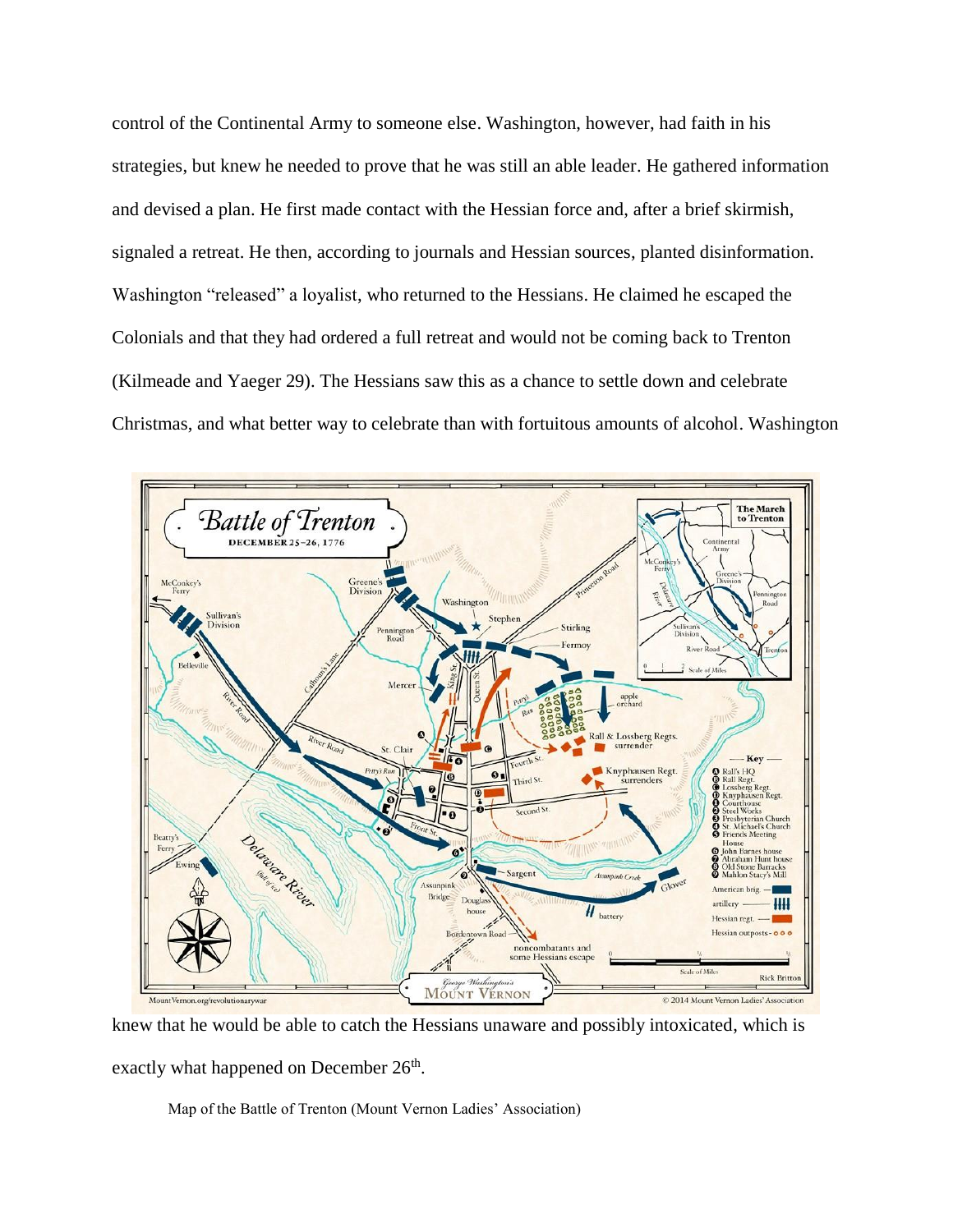Washington, around the end of 1776, was beginning to receive immense pressure to begin winning battles, or to at least stop losing as many battles as he was losing. This was to be expected from the politicians who were backing him. All of the founders who had signed the Declaration of Independence had essentially signed their lives away. If Washington wasn't successful, King George would (quite literally) have all of their heads. It may have been this mounting pressure that forced Washington to finally make a move of his own at Trenton. We see often that Washington is often portrayed as a brave, stoic leader which may have led to this maneuver. It is almost certain that if the crossing of the Delaware had backfired that the war for independence would have simply ended. Without anyone left to back him, and no victories to show for his effort, Washington would have looked a fool, and would have most likely been stripped of his title as leader of the Continental Army.

It is important to look at the numbers to really understand just how successful Washington was in his surprise attack on the Hessian forces on Christmas of 1776. The American forces numbered over 5,000 and received only 7 recorded casualties. The Hessian side was much smaller, a mere 1,500, but suffered over 100 dead or wounded and had nearly 1,000 men captured. This means that Washington was able to incapacitate over seventy percent of the Hessian force. The Americans hadn't experienced a victory of this magnitude in months, and defeating such expertly trained and armed forces like the Hessian mercenaries would have been a huge boost to the morale of the Colonial Army.

George Washington was not the only American commander at the Battle of Trenton. While Washington receives all the credit, and the front seat on the row boat, Nathanael Greene was also present during the Battle of Trenton. Nathanael Greene may be the second best known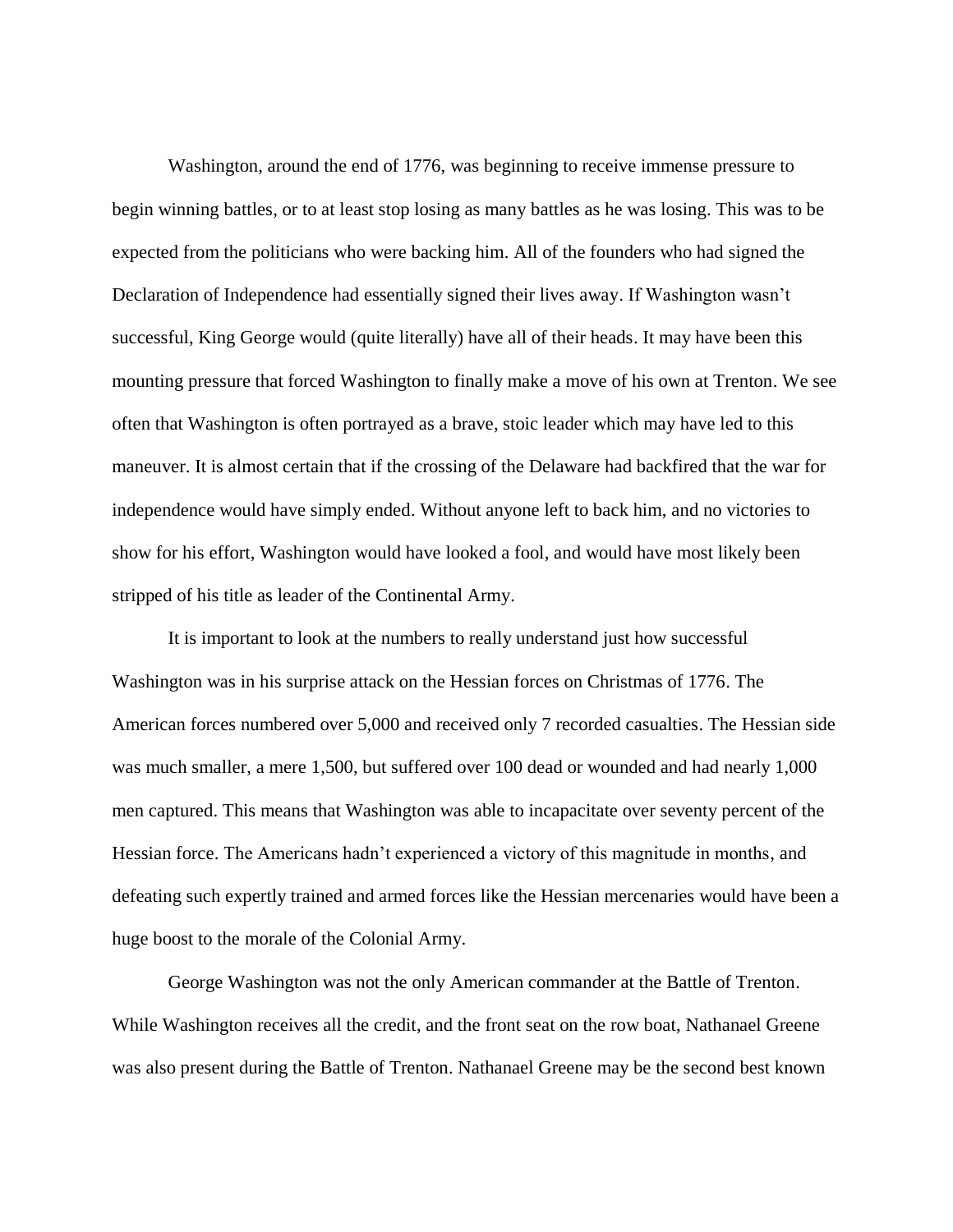American commander from the period of the American Revolution. Known mostly for his performance in the Southern Colonies later in the war, it is important to note that Greene was vying for Washington's position as leader of the Continental Army, and that a failure on Washington's part would have likely created enough pressure that it would have caused Washington to lose his job. Greene, however, received no credit for assisting Washington in the battle. Greene believed that he should be leading the Continental Army at this point in time. He saw Washington's lack of success as reason enough for a change in command, but the victory at Trenton dashed most of the hopes that Greene had of leading the Continental Army.

The effect of the victory at Trenton had truly far-reaching effects. Not only did it raise morale around the colonies, but it also began to put pressure on the British to end the war. What had initially been seen in the eyes of the British as a rebellion that would quickly be quelled was beginning to look like the colonies had more fight than had initially been anticipated. Furthermore, the Revolutionary War was very costly for the British. Hiring mercenaries and shipping in soldiers and supplies from Britain was an expensive task, one that was continually adding up. This increasing cost along with global pressures from stronger, more prominent powers on the European continent began to weigh the British down. The British Hegemony was beginning to lose ground slowly but surely to the ungrateful colonies in the New World.

The Battle of Trenton was not only important to the history of the United States, but also to the permanent procurement of Washington's place as the leader of the Continental Army. Washington's journals and private papers are filled with outgoing and incoming letters talking about the events and significance of the Battle of Trenton for days following the battle. Washington received numerous letters from his subordinates, but he was especially sure to write to John Hancock. To Hancock he wrote,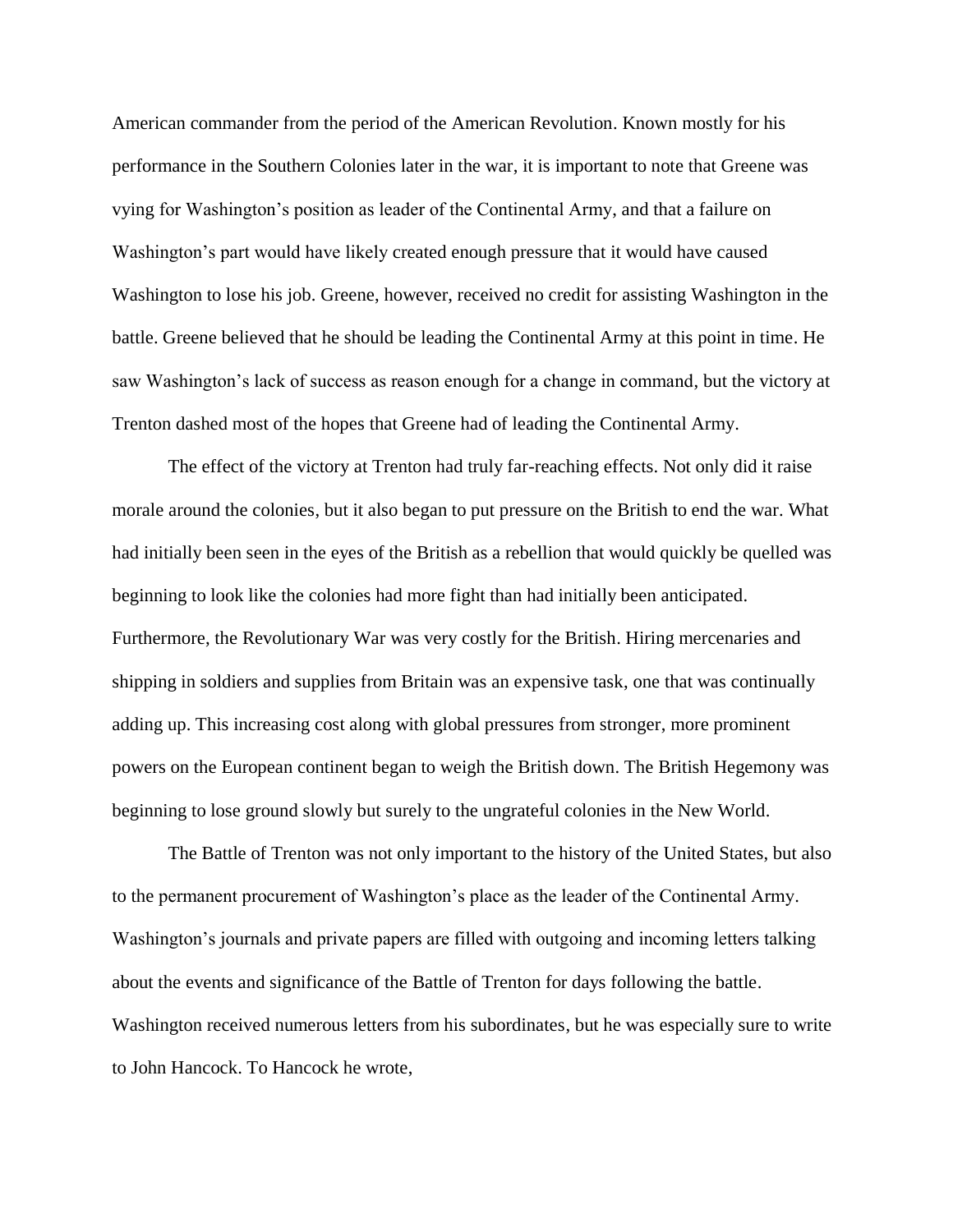"I have the pleasure of congratulating you on the Success of an Enterprize, which I formed against a detachment of the Enemy lying in Trenton, and which was executed yesterday Morning" (Washington 454).

Washington received numerous letters from founding fathers and the like, all of which praised him for his genius in using his forces to defeat an enemy as highly trained and respected as Hessian mercenaries.

Nathanael Greene, on the other hand, wrote few letters about his victory at Trenton. In fact, the only person to whom he wrote was his wife, Catherine, and he didn't write her until four days after the battle had been won. Greene was extremely modest when writing about his participation, choosing instead to write on the significance of the event as a whole. Greene wrote that,

"This is an important period to America, big with great events. God only knows what will be the issue of this Campaign, but everything wears a much better prospect than they have for some weeks past" (Greene 377).

Comparing the moods of the two American leaders – Washington and Greene – gives a new and different view to both of the men. For maybe the first time ever, Washington seems to be more of a braggart, where Greene appears to be a humble servant of his country. While Washington's writings are not what we would consider bragging by modern standards, I simply mean that the ever honest and trustworthy George Washington, father of the United States, seems to be pressing his success while Greene appears more content to simply accept his role as a supporting character of the revolution. Whatever the facts may be, Washington obviously still saw the ability in Greene both as a leader and a strategist, and these two abilities were also noticed by the other leaders of the revolution. Greene's willingness to accept his role and to do as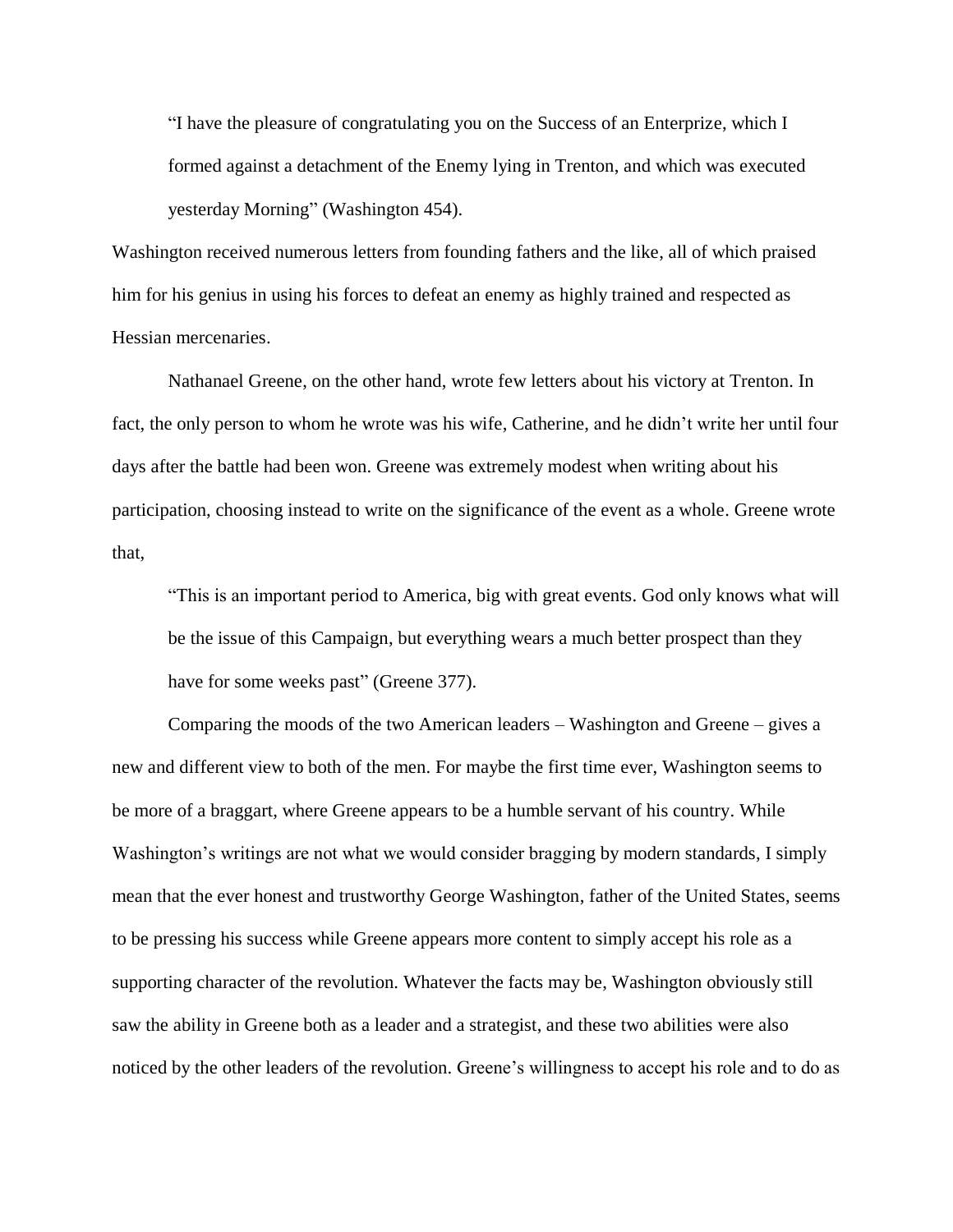others saw fit of him may have been what led him to receiving control of the southern front of the war. Without the humble Greene by his side, George Washington would still most likely have had success at Trenton. However, it is extremely unlikely in my eyes that Washington would have been able to win the war without the knowledge and expertise of Nathanael Greene by his side. It seems that Washington's reward for the victory was recognition, Greene's reward for loyalty was advancement, and the infantry's reward was simply more rum (Washington 453).

Unbeknownst to most Americans, Washington is partially responsible for the creation of America's first spy ring. Washington started what is referred to as the Culper Spy Ring. According to authors Brian Kilmeade and Don Yaeger, this spy ring was an essential part in the Revolutionary Army defeating the British. This spy ring wasn't officially created until 1778, but there are a number of events that take place before 1778 that led up to its formal creation. For instance, a butcher in Trenton was "captured" by the Colonials, who "accidently" allowed him to escape back to Trenton. He then went back across the river and informed the Hessian force that he had escaped the Colonials and that they were fleeing to safety, and there was no way that they would be returning that night. The Hessians, having it on good authority that the butcher was a trustworthy loyalist, took the man's word and allowed themselves to properly enjoy Christmas. The butcher then fled Trenton that night, seemingly unnoticed by the Hessians. Washington used this disinformation to help in his efforts to surprise the Hessian forces at Trenton and to help claim a decisive victory. While this is an early and fairly simple use of spying and disinformation, it is crucial because of the outcome of the Battle of Trenton. Had the Hessians not been so sure that they would be safe for the night, they would have likely not celebrated so heavily and would have most likely left an ample amount guards out to keep watch. Washington's use of spies in a war that was mainly fought between neighbors was a crucial part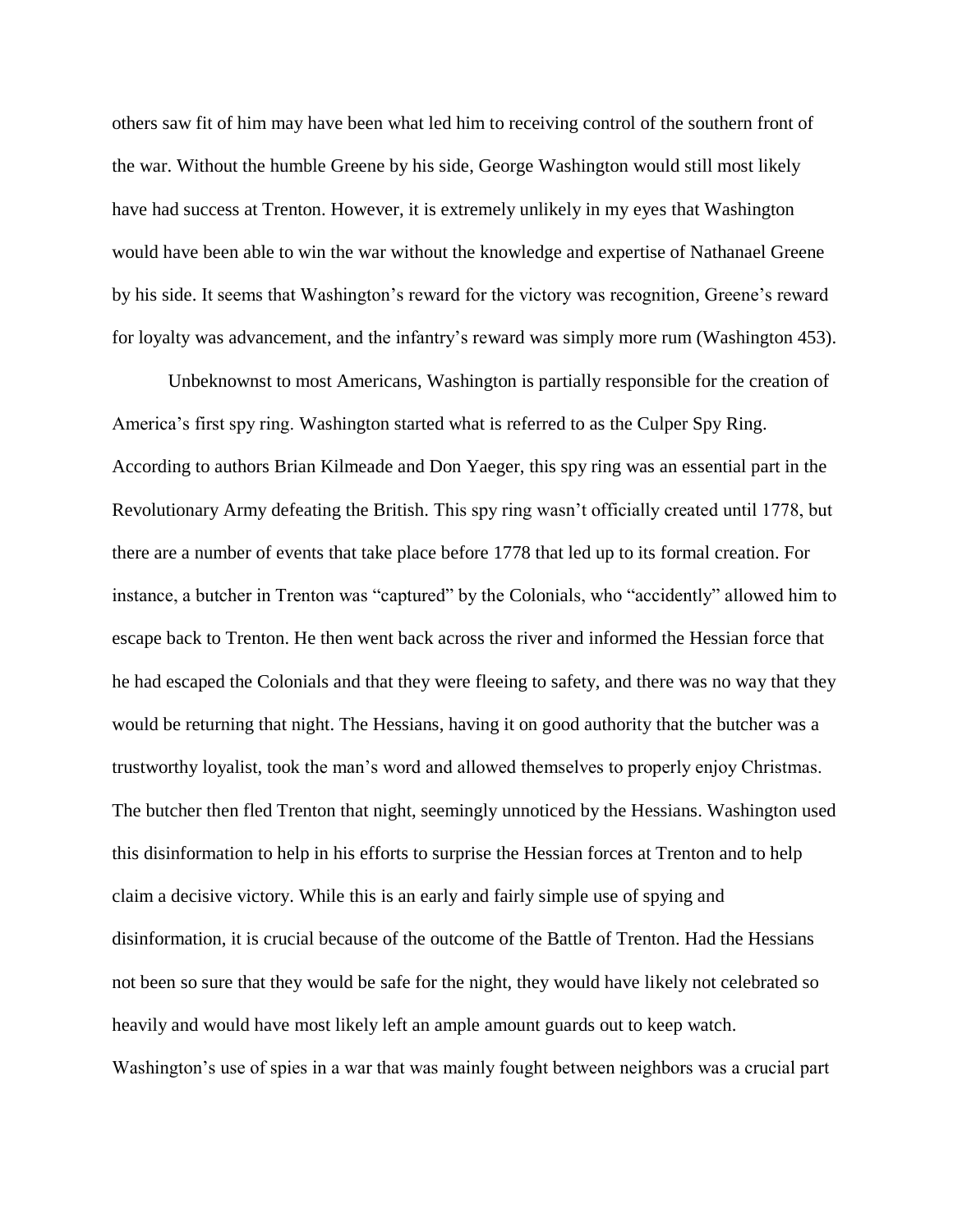of his success, and may have even been a major contributor to his victory in the American Revolution.

The idea that misinformation may have played a more critical role than anyone previously thought in the Battle of Trenton is a theory that may be more credible than anyone previously believed. According to authors Brian Kilmeade and Don Yaeger, there is good reason to believe that American espionage originated around the beginning of the Revolutionary War. According to the authors, a Scots-Irish immigrant name John Honeyman handed the Hessian forces a vital lie. Honeyman told the Hessian leader, a Colonel Johann Rall, that the American troops were "so disheartened and bedraggled" (Kilmeade and Yaeger 29). And that they [the Americans] had, "no plans of advancing anytime soon" (Kilmeade and Yaeger 29). Allegedly, Washington had captured and interrogated Honeyman and convinced him (in one way or another) to return to the Hessian forces and feed them lies about the American's plans. Honeyman was seen as a trusted British citizen, one that had served the crown loyally during the French and Indian War, and one who would not betray his country during a time of war. Whatever Washington did, it was obviously persuasive, and may have been an integral part in turning the tide of the American Revolution.

The fact of the matter is that George Washington was embarking on a mission that many thought would be unsuccessful, and about which he himself was doubtful about. Washington, in a letter to Colonel John Cadwalader said that:

"Notwithstanding the discouraging Accounts I have received from Col: Reed of what might be expected from the Operations below, I am determined, as the night is favourable, to cross the River, & make the attack upon Trenton in the Morning. If you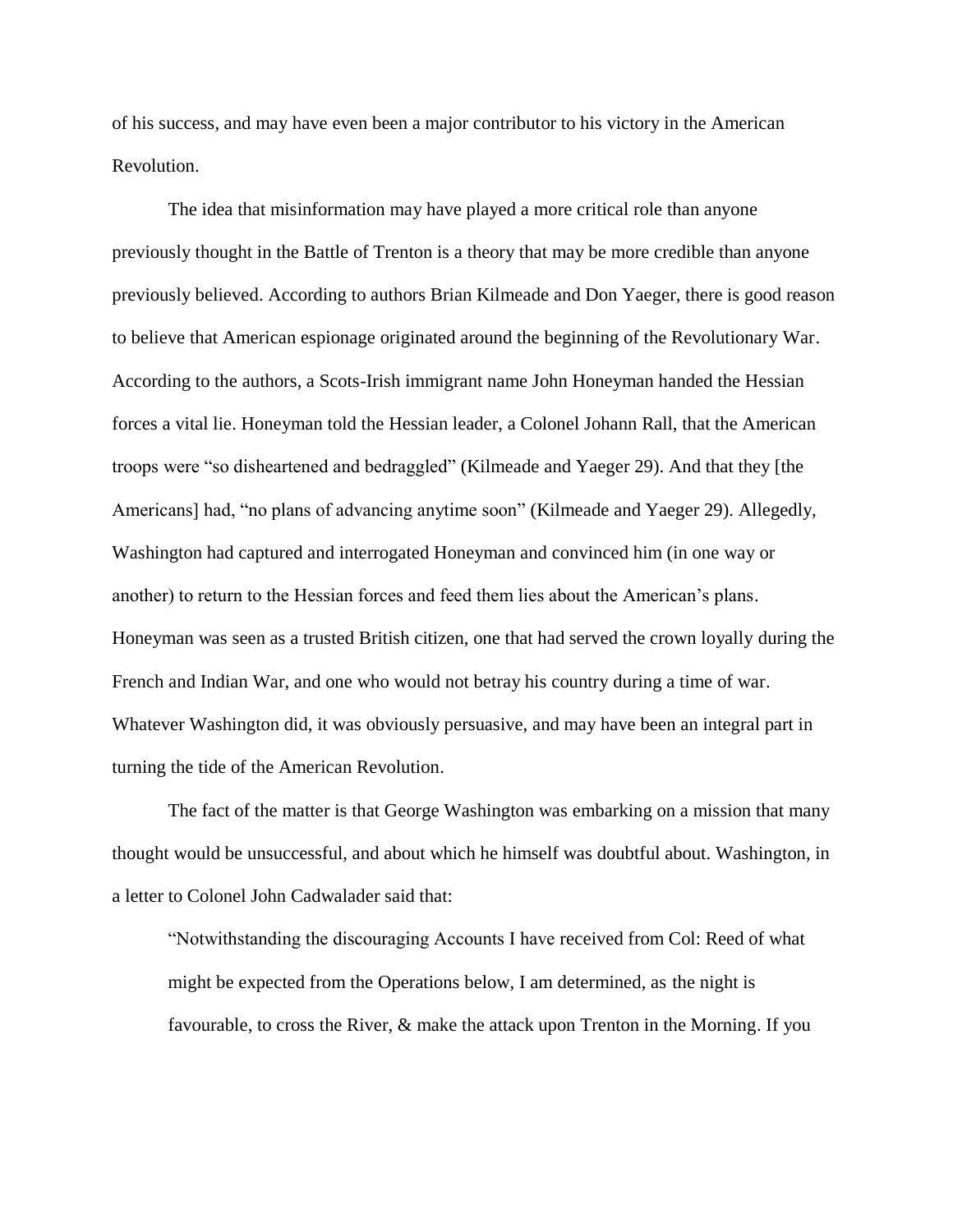can do nothing real, at least create as great a diversion as possible. I am sir your most obt servant" (439).

Washington was obviously doubtful about the outcome of his attack on Trenton. It is easy to see just how desperate Washington was becoming. Not only was he willing to attack a force that he knew had superior training and equipment, but he was willing to do so on Christmas morning. While many may recall the phrase "all is fair in love and war", it is still one of few engagements to be had on the birthday of Jesus Christ in a time when atheism was persecuted, and non-Christians were scorned.

While everyone is aware of the outcome of the Battle of Trenton, few now what took place and how the battle developed. Luckily, an officer on George Washington's staff wrote a detailed account of the battle and it has survived to this day. The officer gives a detailed account of the arrival of the continental army and how the events played out that morning. According to this unnamed officer:

"It was broad daylight when we came to a house where a man was chopping wood. He was very much surprised when he saw us. "Can you tell me where the Hessian picket is?" Washington asked. The man hesitated, but I said, "You need not be frightened, it is General Washington who asks the question." His face brightened and he pointed toward the house of Mr. Howell. It was just 8 o'clock. Looking down the road I saw a Hessian running out from the house. He yelled in Dutch [German] and swung his arms. Three or four others came out with their guns. Two of them fired at us, but the bullets whistled over our heads. Some of General [Adam] Stephen's men rushed forward and captured two. The other took to their heels, running toward Mr. [Alexander] Calhoun's house, where the picket guard was stationed, about twenty men under Captain Altenbrockum. They came running out of the house. The Captain flourished his sword and tried to form his men. Some of them fired at us, others ran toward the village. The next moment we heard drums beat and a bugle sound, and then from the west came the boom of a cannon. General Washington's face lighted up instantly, for he knew that it was one of Sullivan's guns. We could see a great commotion down toward the meeting-house, men running here and there, officers swinging their swords, artillerymen harnessing their horses. Captain [Thomas] Forrest unlimbered his guns. Washington gave the order to advance, and rushed on the junction of King and Queen streets. ... We saw Rall come riding up the street from his headquarters, which were at Stacy Potts' house. We could hear him shouting in Dutch, "My brave soldiers, advance." His men were frightened and confused,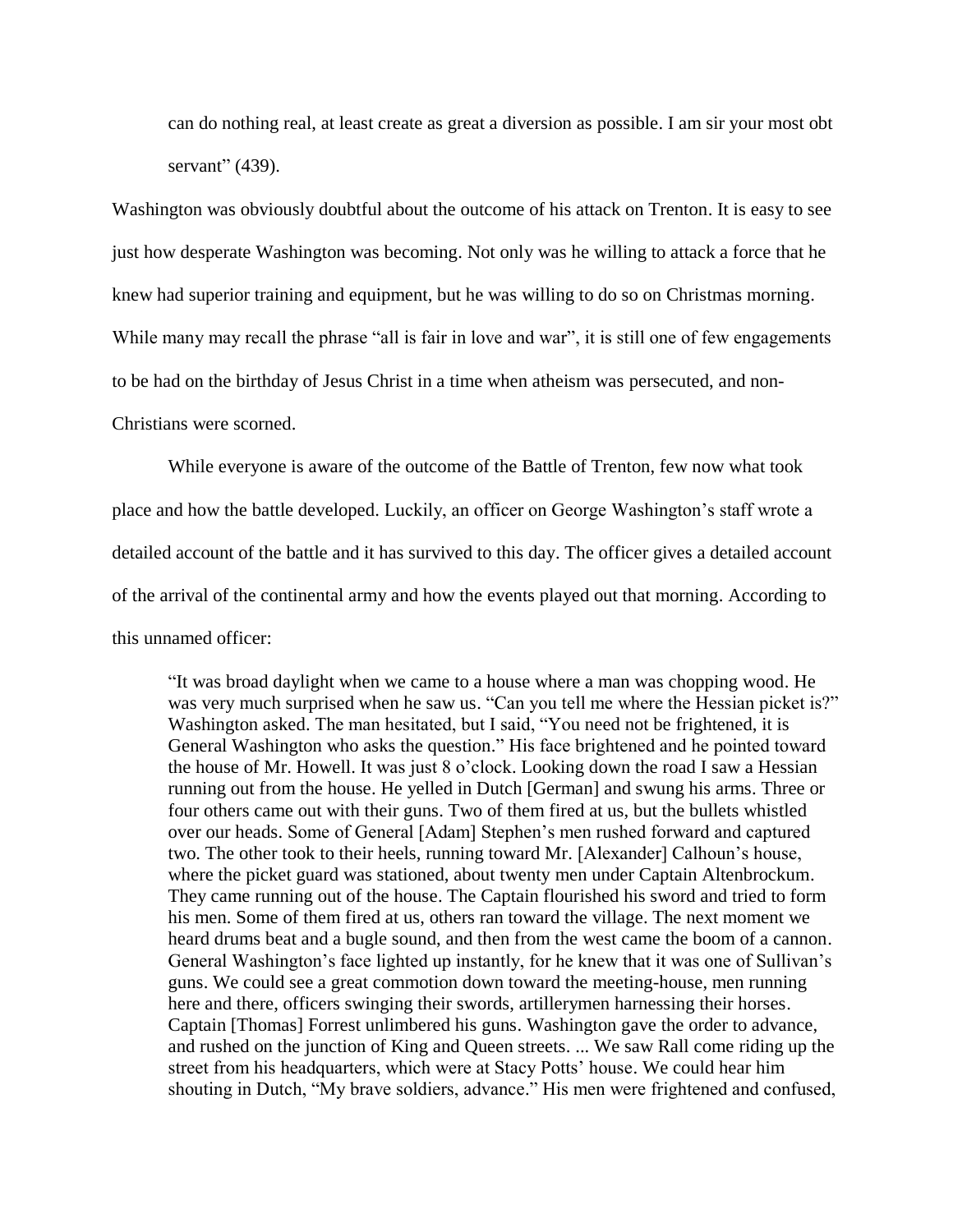for our men were firing upon them from fences and houses and they were falling fast. Instead of advancing they ran into an apple orchard. The officers tried to rally them, but our men kept advancing and picking off the officers. It was not long before Rall tumbled from his horse and his soldiers threw down their guns and gave themselves up as prisoners" (William S. Styker).

It seems strange that the Colonial Army could make the fierce Hessian force run in fear as they (allegedly) did. It is often best to take historical accounts like this one with a grain of salt, as there is often some embellishment that takes place. This may have been written to impress family or to try to overemphasize the officer's involvement in the battle. It is, however, safe to take most of the account for face value. It is safe to say that the Hessians did, in fact, retreat to an orchard and that there were failed attempts to rally them. Nonetheless, this is an important account as it comes from someone who wasn't of elite status, therefore it is safe to assume that they had little to gain in writing this account, except to maybe impress a few family members or to inform neighbors of Washington's victory at Trenton.

Now that we have seen the military side of the conflict, it is important to exam how noncombatants perceived the war. One of the best views that we have of this war is that of Margaret Hill Morris. Morris was a widow who lived in Burlington. She witnessed acts of malice from all sides: Colonial, Hessian, Tory, and British. Morris gives numerous accounts throughout her journal. None of the entries talk about the Battle of Trenton specifically, but the entries give a genuine view of the civilian perspective of the war. For instance, just days before the battle, Morris noted Hessian movements around the town she wrote that,

"24th.... Several Hessians in Town to day — They went to Dan Smiths and enquired for several articles in the Shop, which they offerd to pay for  $-2$  were observed to be in liquor in the Street, they went to the Tavern, & calling for Rum orderd the Man to Charge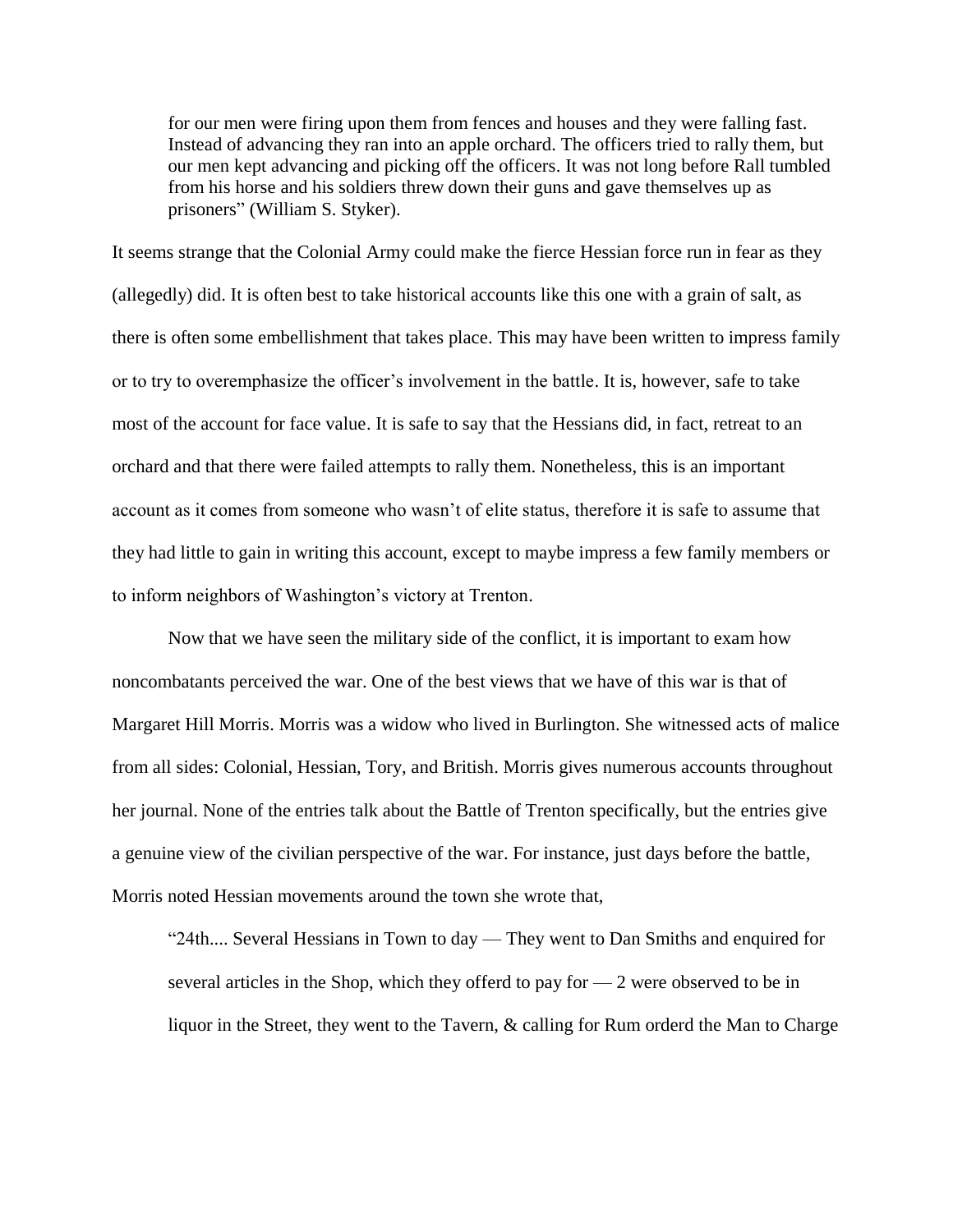it to the King— we hear that 2 houses in the Skirts of the Town were broke open  $\&$ pillaged by the Hessions."

The genuine, unbiased view of the Hessian forces and how they treated civilians brings great light to how those who lived in the colonies would've viewed the occupation of a completely foreign force.

Morris, however, made similar notes about Colonial atrocities as well. Noting mainly that people were willing to turn on their neighbors during times of war. Morris claimed that:

"13th [December 1776] ...the spirit of the Divil still continued to rove thro the Town in the shape of Tory Hunters...some of the Gentlemen who entertaind the foreigners were pointed out to the Gondola Men  $-2$  Worthy inhabtants were seizd upon & dragd on board ... Parties of Armd Men rudely enterd the Houses in Town, & diligent search made for Tories, the 2 last taken releasd  $\&$  sent on Shore — some of the Gondola Gentry broke into & pillagd R Smiths House on the bank" (Morris).

Morris was well aware that the Colonials as well as the British were committing heinous crimes and wrongly imprisoning those who had done no wrong. This account happens less than two weeks before the Battle of Trenton and gives us a bias free look into what was really happening in New Jersey during the Revolutionary War.

The American Revolution is a war that defined the culture of the United States. It is a revolution whose effects have impacted countries across seas and is still impacting the world today. It was a war which based itself on the principles of enlightenment thinkers and looked to create a country in which all men are created equal. The American revolution couldn't have been successful had it not had the extraordinary men behind it that it was fortunate to have. The giants of American history, such as George Washington, John Adams, Thomas Jefferson, and many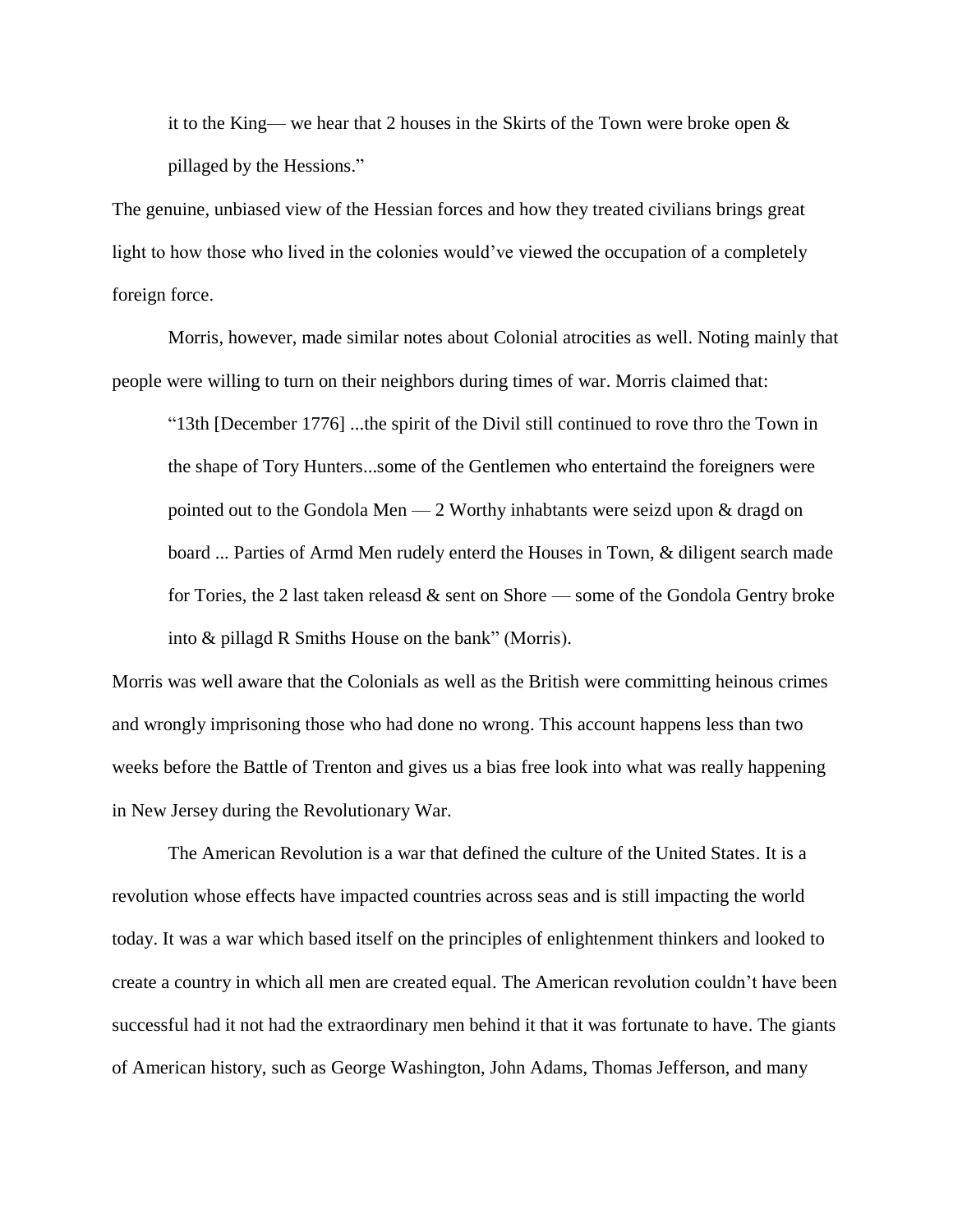other great American founders were critical in the establishment of the United States. More important than all of that, however, was the success of a seemingly last-ditch effort to surprise foreign mercenaries on Christmas morning. Had George Washington not boldly led a handful of undertrained, poorly equipped Americans to attack the superior Hessian force at Trenton and had George Washington not been successful in his attempt, one would be hard pressed to argue that the American Revolution could have continued at all, let alone that the Colonial Army could have released themselves from the grip of King George III. The underlying details of an event that is so important to, not only an entire war, but to an entire country often go unnoticed and unheard. There are so many miniscule details that helped to shape this event and helped to make the efforts of a seemingly outgunned and undertrained group of men use such genius military tact to surprise a superior force. Had all of these minor details not taken place, there may not have been an opportunity for George Washington to create an advantage, as small as it may have been, for himself. This could have easily led to his removal from leadership of the Continental Army, and then to the defeat of the colonists and the end of the American Revolution. The image that has been painted of the crossing of the Delaware, both literally and figuratively, is one of brave American soldiers risking their lives in the frigid conditions of the unforgiving Northeastern winter to defend their God-given rights and to help create a country that would hinge on revolutionary ideas.